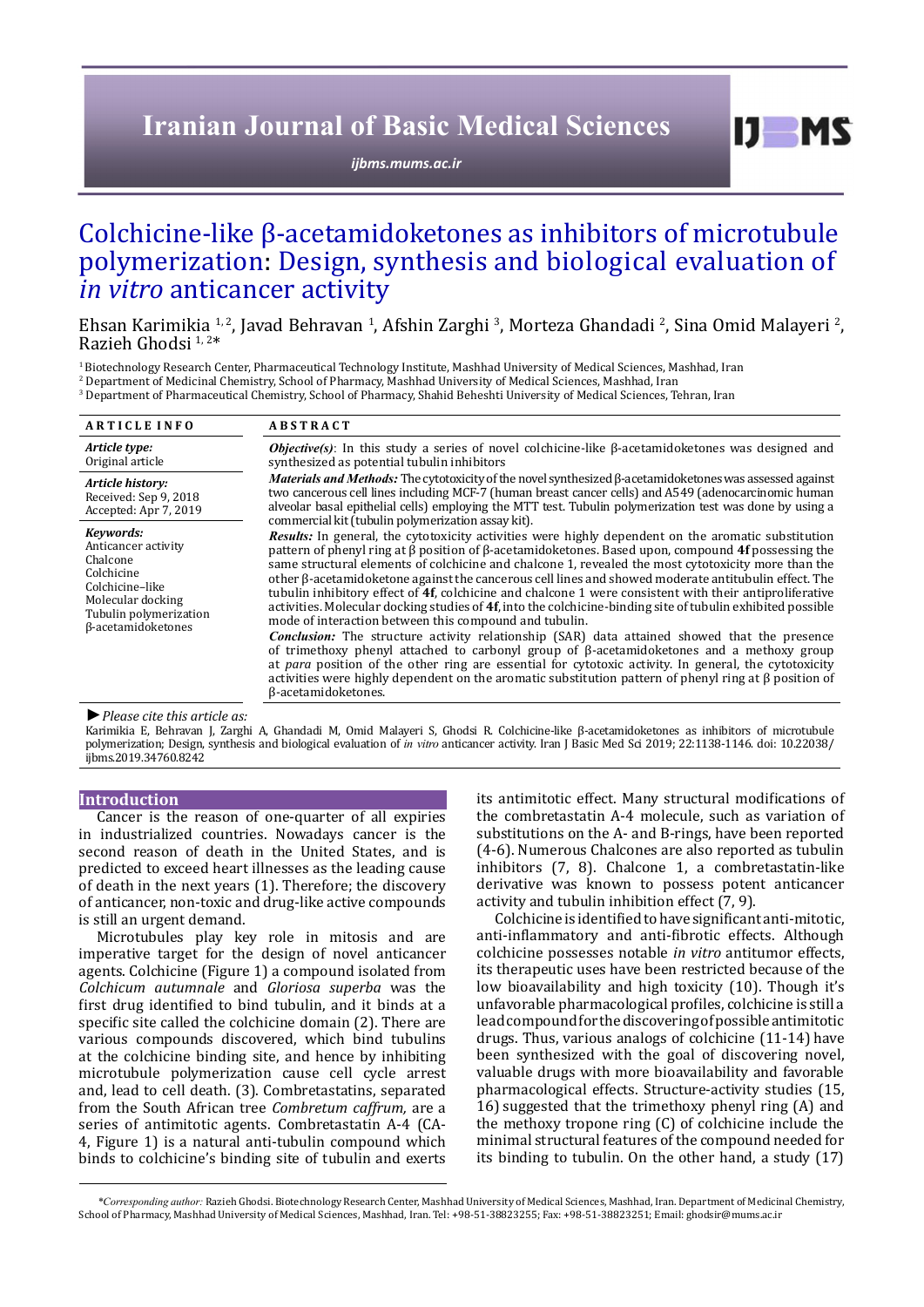

**Figure 1.** Chemical structures of known tubulin inhibitors (lead compounds) and designed compound

revealed that the B-ring of colchicine plays a key role in the stability of tubulin binding while the A and the C-rings have not significant effect on it and colchicine binds at the  $α/β$  interface of tubulin. The B-ring binds on the  $\alpha$ -subunit and the A and the C-rings bind on the β-subunit.

In the present study we report the design and synthesis of novel β-acetamidoketones possessing pharmacophoric requirements of anti-tubulins with central β-acetamido ketone bridge (Figure 1). They designed to bear some similarity to colchicine and chalcones. We designed the hybrid compounds, combining ring A and a part of ring B of colchicine and a fragment of chalcone 1 with the same linker length. (Figure 1). They were evaluated for their antiproliferative properties against two human cancer cell lines including MCF-7 and A549. The tubulin inhibitory effect of **4f** (the most cytotoxic compound) was also evaluated. In order to get the better structure activity relationship (SAR) data, we also evaluated the cytotoxicity and tubulin inhibitory properties of chalcone 1.

## *Experimental*

All reagents, chemicals and solvents used in the present study were bought from Merck AG and Aldrich Chemical. Melting points were measured using a Thomas-Hoover capillary apparatus. Infrared spectra were attained by a Perkin Elmer Model 1420 spectrometer (Germany). <sup>1</sup> HNMR and 13CNMR spectra were attained by Bruker FT-300 MHz instrument (Brucker Biosciences, USA). Chloroform-D was used as solvent. Coupling constant (I) values were assessed in hertz (Hz) and spin multiples were given as s (singlet), d (double), t (triplet), q (quartet), m (multiplet). The mass spectra were acquired using a 6410 Agilent LCMS triple quadrupole mass spectrometer (LCMS) with an electrospray ionization (ESI) interface (Japan). Elemental analyses were done on a Cos-Tec model EAS

4010 instrument (Cernusco, Italy) and the results were within ±0.4% of the theoretical values.

## *General procedure for the synthesis of β-acetamido propiophenones*

Substituted benzaldehyde (1.0 mmol) and acetyl chloride (0.5 ml) in acetonitrile (3.0 ml), TFA (0.30 mole %) were added to a solution of an appropriate acetophenone (1.0 mmol), and the mixture was stirred for about 30 min at an ice-water bath, and then permitted to warm to room temperature. upon completion the reaction, the mixture was transferred into ice-water (20.0 ml) saturated NaHCO<sub>3</sub> was added to the mixture to adjust the pH to 7, which resulted to precipitation of the target β-acetamidoketone. The precipitate was filtered, washed with hexane and recrystallized in methanol.

## *β-acetamido-β-(phenyl)-3,4,5-trimethoxy propiophenone (4a)*

Yield, 69%; mp= 101-103 ° C: IR (KBr) ν (cm-1): 1658 (C=O), 3266 (NH); <sup>1</sup>HNMR (300 MHz) (CDCl<sub>3</sub>)  $\delta$  (ppm): 1.67 (s, 3H, CH<sub>3</sub>), 3.35-3.43(dd, 1H, CH<sub>2</sub>, J=6.6 & 16.2 Hz), 3.78-3.85 (dd, 1H, CH<sub>2</sub>, J=6.6 & 16.2 Hz), 3.88 (s, 6H,<br>0.3H > 2.926, 2H, 0.3H > 5.50 5.506, 4H, 3H) 6.64.660  $OCH_3$ ), 3.90 (s, 3H, OCH<sub>3</sub>), 5.53-5.59 (m, 1H, CH), 6.61-6.63 (d, 1H, NH, J=7.5),  $7.\overline{21}$  (s, 2H, 3,4,5-trimethoxyphenyl  $H_2$ &  $H_6$ ), 7.25-7.36 (m, 5H, phenyl):<sup>13</sup>C NMR (75 MHz) (CDCl<sub>3</sub>) δ (ppm): 23.38, 43.34, 50.48, 56.29, 60.94, 60.94 105.69, 126.58, 127.57, 128.71, 131.79, 140.78, 142.85, 153.07, 169.57, 197.14; MS (ESI) m/z:358.2 [M+1], 380.2 [M+23]. J. Anal. Calcd for  $C_{20}H_{23}NO_5$ : C, 67.21; H, 6.49; N, 3.92. Found: C, 67.43; H, 6.31; N, 4.12.

## *β-acetamido-β-(4-methyphenyl)-3,4,5-trimethoxy propiophenone (4b)*

Yield, 64%; mp= 118-120°C: IR (KBr) ν (cm-1): 1647 (C=O), 3319 (NH) ): <sup>1</sup>HNMR (300 MHz) (CDCl<sub>3</sub>) δ (ppm): 2.05 (s, 3H, CH<sub>3</sub>), 2.33 (s, 3H, CH<sub>3</sub>), 3.32-3.3.40 (dd, 1H, CH<sub>2</sub>, J=6.9 & 16.2 Hz), 3.77-3.84 (dd, 1H, CH<sub>2</sub>, J=6.9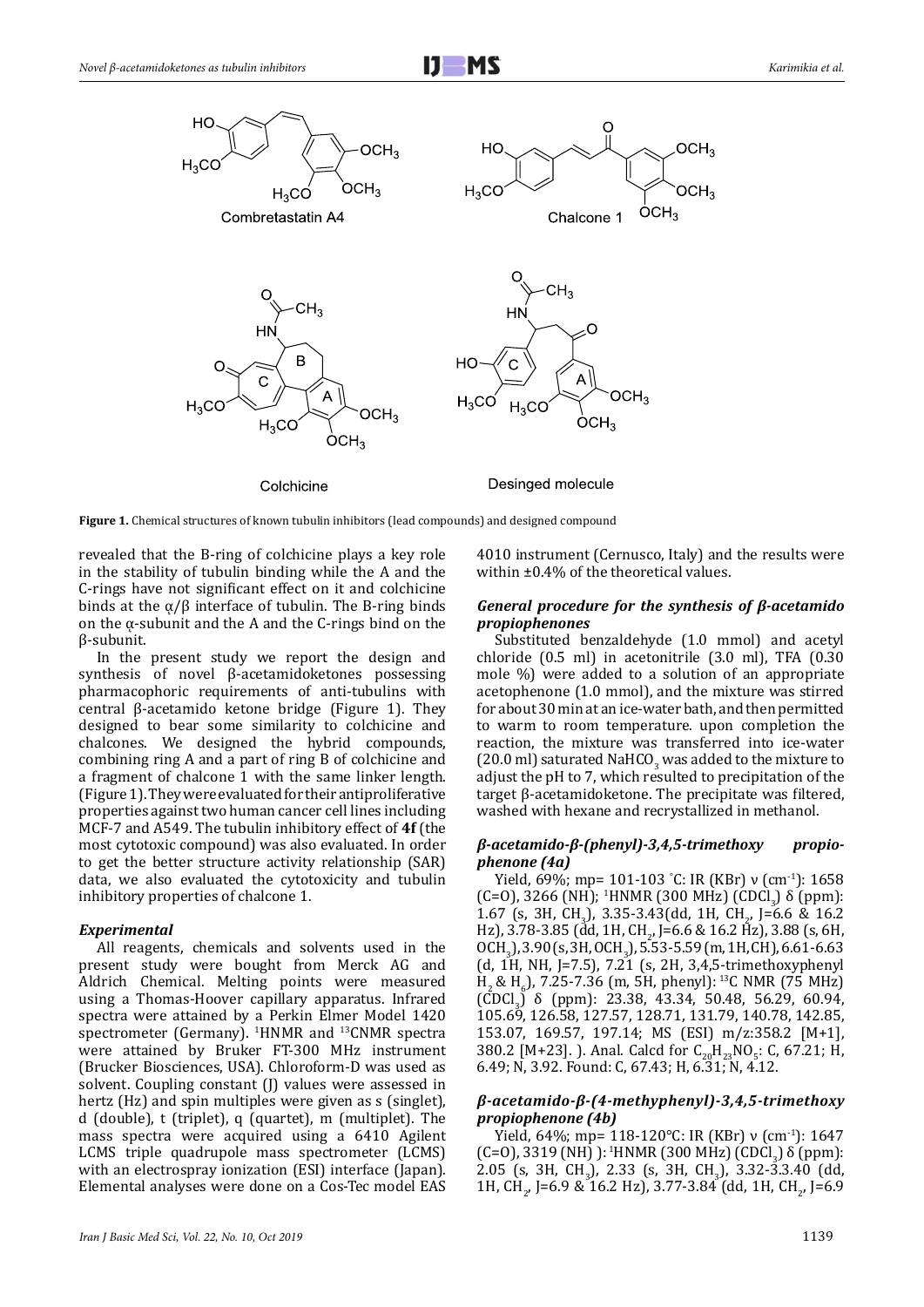&16.2 Hz), 3.77 (s, 6H, OCH<sup>3</sup> ), 3.79 (s, 3H, OCH<sup>3</sup> ), 5.50- 5.52 (m, 1H, CH), 6.51-6.53 (d, 1H, NH, J=7.5), 7.14-7.16 (d, 2H, 4-methylphenyl H<sub>3</sub> &H<sub>5</sub>, J=7.8), 7.22-7.25 (m, 4H, 3,4,5-trimethoxyphenyl H<sub>2</sub> & H<sub>6</sub> & 4-methylphenyl H<sub>2</sub> &  $H<sub>o</sub>$ ): <sup>13</sup>CNMR (75 MHz) (CDCl<sub>3</sub>) δ (ppm): 21.05, 23.46, 43.37, 50.39, 56.30, 60, 95, 105.72, 126.50, 129.42, 131.81, 137.31, 137.64, 142.83, 153.08, 169.48, 197.26; MS (ESI) m/z: 372.2 [M+1], 394.2 [M+23]. Anal. Calcd for  $C_{21}H_{25}NO_5$ : C, 67.91; H, 6.78; N, 3.77. Found: C, 67.63; H, 6.41; N, 3.42.

# *β-acetamido-β-(4-acetamidophenyl)-3,4,5-trimethoxy propiophenone (4c)*

Yield, 69%; mp= 155-157°C: IR (KBr) ν (cm-1): 1654 (C=O), 3061, 3288 (NH); <sup>1</sup>HNMR (300 MHz) (CDCl<sub>3</sub>) δ<br>(See See Sin Sin State Coll Sin Sin Sin State (ppm): 2.06 (s, 3H, CH<sub>3</sub>), 2.18 (s, 3H, CH<sub>3</sub>), 3.32-3.40 (dd, 1H, CH<sub>2</sub>, J=6.6 &16.5 Hz), 3.75-3.82(dd, 1H, CH<sub>2</sub>,  $\frac{1}{2}$ J=6.6 &16.5 Hz), 3.92 (s, 6H, OCH<sup>3</sup> ), 3.94 (s, 3H, OCH<sup>3</sup> ), 5.51-5.55 (dd, 1H, CH, J=6.9 & 12.3 Hz), 6.58-6.61 (d, 1H, NH, J=7.8), 7.20(s, 2H, 3,4,5-trimethoxyphenyl H<sub>2</sub> & H<sub>6</sub>), 7.29-7.31 (d, 2H, 4-acetamidophenyl H<sub>3</sub> &H<sub>5</sub>, J=8.4), 7.44-7.47 (d, 2H, 4-acetamido phenyl H<sub>2</sub> & H<sub>6</sub>, J=8.4);<br>12011 ID 675 MM > 690 CL > 8.6 (c) 25.8 (c) 38.8 (c) 38.9 (c) <sup>13</sup>CNMR (75 MHz) (CDCl<sub>3</sub>) δ (ppm): 27.86, 28.93, 49.09, <br>Γ.Π. Γ΄ Γ΄ Γ΄ Γ΄ Γ΄ Γ΄ 13, 15, 19,161, 199,21, 196, Γ΄ 54.79, 61.03, 65.52, 110.45, 124.64, 132,01, 136.75, 141.25, 143.01, 147.17, 157.75, 173.60, 174.34, 201.13: MS (ESI) m/z: 415.2 [M+1], 437.2 [M+23]. Anal. Calcd for  $C_{22}H_{26}N_2O_6$ : C, 67.91; H, 6.78; N, 3.77. Found: C, 67.55;<br>U. 6.24 H, 6.91; N, 3.27.

# *β-acetamido-β-(4-acetoxyphenyl)-3,4,5-trimethoxy propiophenone (4d)*

Yield, 55%; mp= 137-140 ° C: IR (KBr) ν (cm-1): 1668, 1751 (C=0), 3284 (NH); <sup>1</sup>HNMR (300 MHz) (CDCl<sub>3</sub>) δ (ppm): 2.00 (s, 3H, CH<sub>3</sub>), 2.28 (s, 3H, CH<sub>3</sub>), 3.32-.3.39 (dd, 1H, CH<sub>2</sub>, J=6.6 &16.5 Hz), 3.70-3.77 (dd, 1H, CH<sub>2</sub>,  $\frac{1}{2}$  $J=6.6$  & 16.5 Hz), 3.90 (s, 6H, OCH<sub>3</sub>), 3.91 (s, 3H, OCH<sub>3</sub>), 5.49-5.55 (m, 1H, CH), 6.75-6.78 (d, 1H, NH, J=7.5), 7.19 (s, 2H, 3,4,5-trimethoxyphenyl  $H_2 \& H_6$ ), 7.01-7.04 (d, 2H, 4-acetoxyphenyl H<sub>3</sub> &H<sub>5</sub>, J=8.4), 7.33-7.36 (d, 2H, 4-acetoxyphenyl H<sub>2</sub>&H<sub>6</sub>, J=8.4);<sup>13</sup>CNMR (75 MHz)  $\left[\text{CDCl}_3\right]$  δ (ppm): 21.11, 23.35, 43.20, 49.91, 56.30, 60.95, 105.67, 121.78, 127.82, 131.67, 138.39, 142.92, 149.90, 153.10, 169.49, 169.65, 196.95: MS (ESI) m/z: 416.2 [M+1], 438.2 [M+23]. Anal. Calcd for  $C_{22}H_{25}NO_{7}$ : C,  $C_{5}T_{6}O_{7}$ 67.91; H, 6.78; N, 3.77. Found: C, 68.15; H, 6.41; N, 3.67.

# *β-acetamido-β-(3-acetoxy, 4-methoxyphenyl)-3,4,5 trimethoxy propiophenone (4e)*

Yield, 56%; mp= 183-185 ° C: IR (KBr) ν (cm-1): 1618, 1664, 1758 (C=O), 3240 (NH); <sup>1</sup> HNMR (300 MHz) (CDCl<sub>3</sub>) δ (ppm): 2.03 (s, 3H, CH<sub>3</sub>), 2.31 (s, 3H, CH3),  $3.33$ -3.39 (dd, 1H, CH<sub>2</sub>, J=6.9 & 16.5 Hz), 3.76-3.81(m, 3.76) 4H, CH<sub>2</sub>& OCH<sub>3</sub>), 3.82-3.85 (m, 9H, OCH<sub>3</sub>), 5.46-5.51 (m, 1H, CH), 6.50-6.52 (d, 1H, NH, J=7.6 Hz), 6.91-6.93 (d, 1H, 3-acetoxy-4-methoxyphenylH<sub>5</sub>, J=8.4 Hz), 7.05-7.06 (d, 1H,3-acetoxy-4-methoxyphenyl H<sub>2</sub>, J=2.4 Hz), 7.18-7.20 (dd, 1H, 3-acetoxy-4-methoxyphenyl H<sub>6</sub>, J= 2.4&8.4Hz), 7.22(s, 2H, 3,4,5-trimethoxyphenyl H<sub>2</sub> & H<sub>6</sub>); <sup>13</sup>CNMR (75 MHz) (CDCl<sub>3</sub>) δ (ppm): 20.64, 23.32, 43.21, 49.73, 55.91, 56.29, 60.92, 105.68, 105.80, 112.36, 121.38, 125.21, 131.71, 133.31, 139.70, 142.81, 150.42, 153.07, 168.94, 169.63, 196.95:MS (ESI) m/z:446.2 [M+1], 468.2 [M+23]. Anal. Calcd for  $C_{23}H_{27}NO_8$ : C, 67.91; H, 6.78; N, 3.77. Found: C, 68.25; H, 6.81; N, 3.68

# *β-acetamido-β-(4-acetoxy, 3-methoxyphenyl)-3,4,5 trimethoxy propiophenone (4g)*

Yield, 67%; mp= 135-137 °C: IR (KBr)  $\nu$  (cm<sup>-1</sup>):  $1617,1774$  (C=O), 3240(NH); <sup>1</sup>H NMR (300 MHz) (CDCl<sub>3</sub>) δ (ppm): 2.01 (s, 3H, CH3), 2.28 (s, 3H, CH3), 3.31-3.35 (dd, 1H, CH<sub>2</sub>, J=6.9 &16.41 Hz), 3.74-3.79 (dd, 1H, CH<sub>2</sub>,  $\frac{1}{2}$  $J=6.9$  & 16.41 Hz), 3.80 (s, 3H, OCH<sub>3</sub>), 3.88-4.04 (m, 9H, OCH3 ), 5.44-5.48(m, 1H, CH), 6.57 (s, 1H, NH), 6.88- 6.90(d, 1H,4-acetoxy-3-methoxyphenyl H<sub>5</sub>, J=8.51), 7.02-7.03(d, 1H,4-acetoxy-3-methoxyphenyl H<sub>2</sub>, J=2.12Hz),  $7.15$ - $7.17$  (dd, 1H,4-acetoxy-3-methoxyphenyl H<sub>6</sub>, J= 2.1) &8.51Hz), 7.20 (s, 2H, 3,4,5-trimethoxyphenyl H<sup>2</sup> &H6 ); <sup>13</sup>CNMR (75 MHz) (CDCl<sub>3</sub>) δ (ppm): 20.66, 23.43, 43.08, <br>10.58, 55.01, 56.00, 68.05, 405.59, 44.0.10, 433.10 49.78, 55.94, 56.33, 60.95, 105.72, 112.40, 121.40, 125.21, 131.71, 133.24, 139.75, 142.92, 150.48, 153.12, 168.93, 169.50, 197.05:MS (ESI) m/z: 446.2 [M+1], 468.2 [M+23]. Anal. Calcd for  $C_{23}H_{27}NQ_8$ : C, 67.91; H, 6.78; N, 3.77. Found: C, 68.29; H, 6.86; N, 3.88.

# *β-acetamido-β-(3,4-dimethoxyphenyl)-3,4,5 trimethoxy propiophenone (4h)*

Yield, 81%; mp= 125-127 C: IR (KBr) ν (cm-1): 1653 (C=O), 3316(NH); <sup>1</sup>H NMR (400 MHz) (CDCl<sub>3</sub>) δ (ppm):<br>3.06 (contains) 3.34.3.39(dd, 4H CH, 5.3.8.462) 2.06 (s, 3H, CH3), 3.31-3.38 (dd, 1H, CH<sub>2</sub>, J=7.2 & 16.2 Hz), 3.77-3.84 (dd, 1H, CH<sub>2</sub>, J=7.2 & 16.2 Hz), 3.86 (s, 16.2 hz) 3H, OCH<sub>3</sub>), 3.88 (s, 3H, OCH<sub>3</sub>), 3.93 (s, 6H, OCH<sub>3</sub>), 3.94  $(S, 3H, OCH<sub>3</sub>)$ , 5.47-5.50(m, 1H, CH), 6.48-6.50 (d, 1H, NH, J=7.8), 6.81-6.90(m, 3H,3, 4-dimethoxyphenyl, H<sub>2</sub>, N<sub>2</sub>, 126  $H_5$ &H<sub>6</sub>) 7.23(s, 2H, 3,4,5-trimethoxyphenyl,  $H_2$ &H<sub>6</sub>): <sup>13</sup>C NMR (75 MHz) (CDCl<sub>3</sub>) δ (ppm): 23.47, 43.36, 50.59, <br>E5.38, 55.33, 56.34, 68.35, 485.54, 448.44, 444.88, 55.88, 55.92, 56.31, 60.95, 105.74, 110.44, 111.20, 118.58, 131.81, 133.17, 142.88, 148.49, 149.05, 153.10, 169.46, 197.33; MS (ESI) m/z:418.2 [M+1], 440.2 [M+23]. Anal. Calcd for C<sub>22</sub>H<sub>27</sub>NO<sub>7</sub>: C, 67.91; H, 6.78; N, 3.77. Found: C, 67.59; H, 6.86; N, 3.98.

# *β-acetamido-β-(3,4,5-trimethoxyphenyl)-3,4,5 trimethoxy propiophenone (4i)*

Yield, 71%; mp= 133-135 °C: IR (KBr)  $\nu$  (cm<sup>-1</sup>): 1659 (C=O), 3246(NH); <sup>1</sup>H NMR (300 MHz) (CDCl<sub>3</sub>) δ (ppm):1.74 (s, 3H, CH3),3.28-3.35 (dd, 1H, CH<sup>2</sup> , J=6.9&15.9 Hz), 3.72-3.79 (dd, 1H, CH<sup>2</sup> , J=6.9&15.9 Hz), 3.81 (s, 3H, OCH<sub>3</sub>), 3.83(s, 6H, OCH<sub>3</sub>), 3.92 (s, 6H, 6) OCH<sub>3</sub>), 3.95(s, 3H, OCH<sub>3</sub>), 5.44-5.46(m, 1H, CH), 6.55(s, 0.4H 2H, 3,4,5-trimethoxyphenyl H<sub>2</sub>&H<sub>6</sub>), 6.60-6.62 (d, 1H, NH, J=7.5), 7.20(s, 2H, 3,4,5-trimethoxyphenyl H<sub>2</sub>&H<sub>6</sub>);<br>110 NMD (FE MU) (GDCL) S (comp) 2006, 10,10, E4.04 <sup>13</sup>C NMR (75 MHz) (CDCl<sub>3</sub>) δ (ppm): 23.36, 43.40, 51.01, 56.09, 56.29, 60.73, 60.93, 103.88, 105.71, 131.82, 136.53, 137.29, 142.86, 153.08, 153.29, 169.54, 197.22; MS (ESI) m/z:448.2 [M+1], 470.2 [M+23]. Anal. Calcd for  $C_{23}H_{29}NO_8$ : C, 61.73; H, 6.53; N, 3.13. Found: C, 62.19; H, 6.76; N, 3.26.

# *β-acetamido-β-(3-acetoxy, 4-methoxyphenyl)-4 methoxy propiophenone (4j)*

Yield, 65%; mp= 156-157°C: IR (KBr) ν (cm-1): 1648, 1691, 1765 (C=O), 3281(NH); <sup>1</sup> H NMR (300 MHz) (CDCl<sub>3</sub>) δ (ppm): 2.01 (s, 3H, CH<sub>3</sub>), 2.30 (s, 3H, CH<sub>3</sub>), 3.37- $3.43$  (dd, 1H, CH<sub>2</sub>, J=6.4 &16.4 Hz),  $3.66$ -3.72 (dd, 1H,  $CH_2$ , J=6.4 &16.4 Hz), 3.80 (s, 3H, OCH<sub>3</sub>), 5.50-5.55(m, 1H, CH), 6.76-6.77 (d, 1H, NH, J=7.5 Hz ), 6.88-6.90(d, 1H, 3-acetoxy-4-methoxyphenyl H<sub>5</sub> J= 8.4 Hz), 6.92-6.94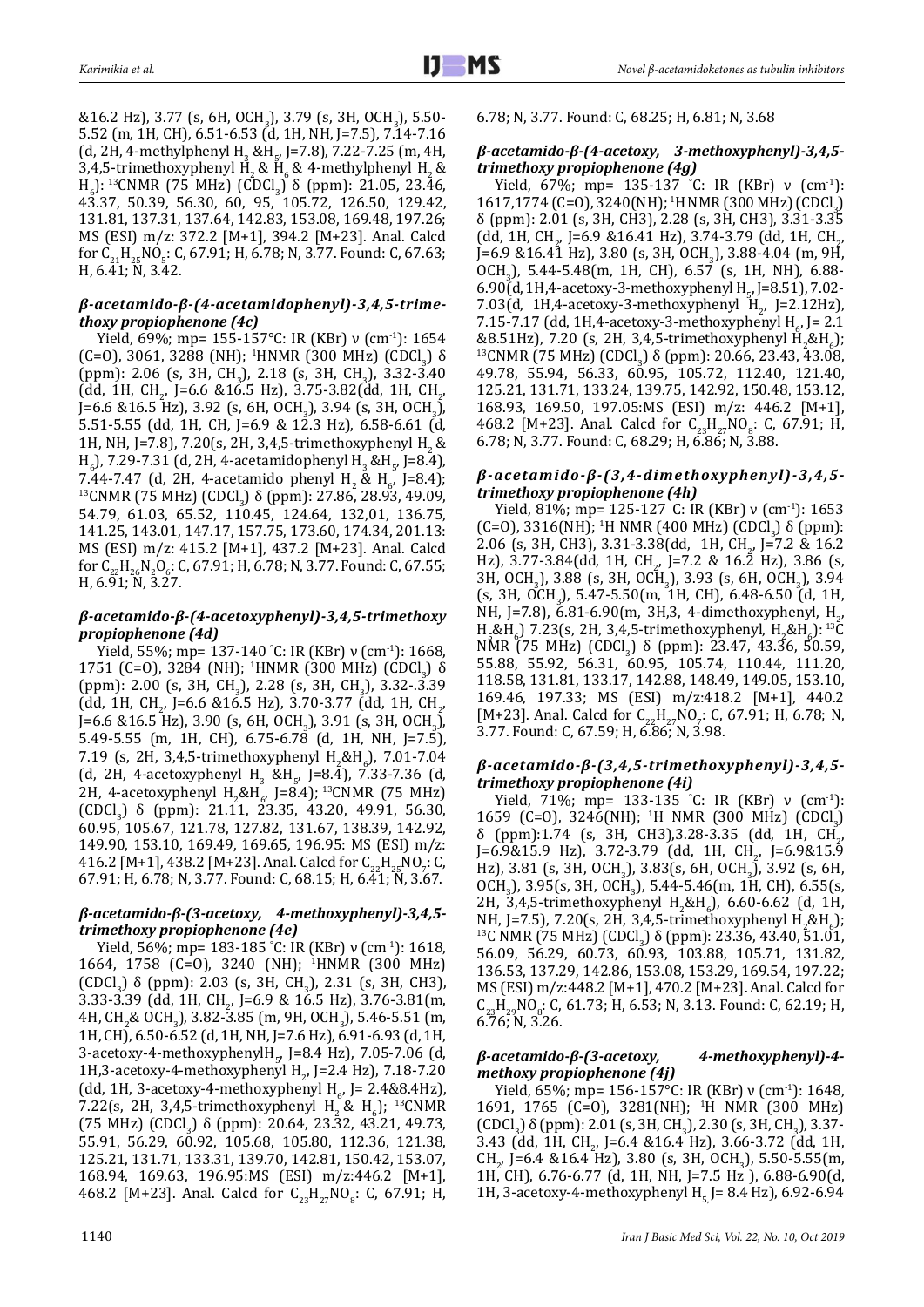(d, 2H, 4-methoxyphenyl H<sub>3</sub> & H<sub>5</sub>, J= 8.8 Hz), 7.05(d, 1H, 3-acetoxy-4-methoxyphenyl H<sub>2</sub>  $\bar{J}$  = 2 Hz), 7.16-7.18 (dd, 1H, 3-acetoxy-4-methoxyphenyl H<sub>c</sub> J= 2 & 8.4 Hz) 7.90- $7.92$  (m, 2H, 2H, 4-methoxyphenyl H<sub>2</sub>&H<sub>6</sub>, J= 8.8 Hz); <sup>13</sup>CNMR (75 MHz) (CDCl<sub>3</sub>) δ (ppm): 20.65, 23.40, 42.73,<br>18.83, 55.54, 55.83, 44.4.83, 23, 44.3.85, 43.4.38 49.33, 55.51, 55.93, 111.82, 112.33, 113.87, 121.29, 125.04, 129.70, 130.52, 133.88, 139.70, 150.29, 163.83, 169.45, 196.93; MS (ESI) m/z:408.2 [M+23]. Anal. Calcd for  $C_{21}H_{23}NO_6$ : C, 65.44; H, 6.02; N, 3.63. Found: C, 65.56; H, 6.36; N, 3.39.

## *β-acetamido-β-(3-acetoxy, 4-methoxyphenyl)-4 fluoro propiophenone (4l)*

Yield, 89%; mp= 155-157°C: IR (KBr) ν (cm-1): 1648, 1691, 1765 (C=O), 3281(NH); <sup>1</sup> H NMR (300 MHz) (CDCl<sub>3</sub>)  $\delta$  (ppm): 2.01 (s, 3H, CH3), 2.30 (s, 3H, CH<sub>3</sub>),  $3.33$ -3.39 (dd, 1H, CH<sub>2</sub>, J=6.0 & 16.4 Hz), 3.64-3.69 (dd, 1 1H, CH<sub>2</sub>, J=6.0 &16.4 Hz), 3.80 (s, 3H, OCH<sub>3</sub>), 5.48-5.52 (m,1H, CH), 6.75-6.77 (d, 1H, NH, J=7.5Hz), 6.88-6.90 (dd, 1H, 3-acetoxy-4-methoxyphenyl, H<sub>6</sub>, J= 2 & 8 Hz), 6.95-6.98 (m, 2H, 3-acetoxy-4-methoxyphenyl H<sub>2</sub>&H<sub>5</sub>), 7.10-7.17 (m, 2H, 4-flouroophenyl,  $H_2 \& H_6$ ), 7.93-7.95 (m, 2H, 4-flourophenyl, H<sub>3</sub> & H<sub>5</sub>); MS (ESI) m/z: 374.1 [M+1], 396.1 [M+23]. Anal. Calcd for  $C_{20}H_{20}FNO_5$ : C, 64.34; H, 5.40; N, 3.75. Found: C, 64.76; H, 6.27; N, 3.84.

## *β-acetamido-β-(3,4,5-trimethoxyphenyl)- 4-fluoro propiophenone (4m)*

Yield, 85%; mp= 186-188 ° C: IR (KBr) ν (cm-1): 1618, 1690 (C=O), 3242 (NH); <sup>1</sup>HNMR (300 MHz) (CDCl<sub>3</sub>) δ (ppm): 2.08 (s, 3H, CH3), 3.35-3.41 (dd, 1H, CH<sub>2</sub>, J=6.4) &16.4 Hz), 3.69-3.74 (dd, 1H, CH<sub>2</sub>, J=6.4 &16.4 Hz),<br>2.84.6 AV, 2.9V > 2.98.6 CV 2.9V > E tt E te 6.4 MV 3.81 (s, 3H, OCH<sub>3</sub>), 3.83 (s, 6H, OCH<sub>3</sub>), 5.44-5.49 (m, 1H, CH) 6.55 (s, 2H, 3,4,5-trimethoxyphenyl H<sub>2</sub> & H<sub>6</sub>), 6.67-6.69(d, 1H, NH, J=8Hz), 7.12-7.17(t, 2H, 4-flouroophenyl  $H_2$ &  $H_6$ , J=8.8Hz), 7.95-7.98 (m, 2H, 4-flourophenyl  $H_3$ & H<sub>5</sub>): <sup>13</sup>CNMR (75 MHz) (CDCl<sub>3</sub>) δ (ppm): 23.40, 43.33, 50.63, 56.14, 60.77, 103.88, 115.74, 116.03, 130.80, 130.93, 133.11, 136.57, 153.34, 169.62, 197.04: MS (ESI) m/z: 376.2[M+1], 398.1 [M+23].

## *General procedure for deacetylation of acetoxy β-acetamido ketones*

A mixture of acetoxy β-acetamido ketones (2.5 mmol) and  $K_2CO_3$  (4 mmol) in NMP (2.5 ml) were heated at 100°C. After completion of the reaction (monitored by TLC), permitted to warm to room temperature and diluted with 2% aqueous NaOH (10 ml) and extracted with diethyl ether. After acidifying the aqueous layer with HCl (6 M) and extracting with diethyl ether, the ethereal phase was dehydrated using  $Na<sub>2</sub>SO<sub>4</sub>$ and vaporized under vacuum to obtain the target hydroxylated β-acetamido ketones.

## *β-acetamido-β-(3-hydroxy, 4-methoxyphenyl)-3,4,5 trimethoxy propiophenone (4f)*

Yield, 82%; mp= 123-125 ° C: IR (KBr) ν (cm-1): 1659 (C=O), 3303 (NH, OH); <sup>1</sup>HNMR (300 MHz) (CDCl<sub>3</sub>) δ<br>
(CDCl<sub>3</sub>) δ (ppm): 2.05 (s, 3H, CH<sub>3</sub>), 3.28-3.36 (dd, 1H, CH<sub>2</sub>, J=6.9) & 15.9 Hz), 3.74-3.81(dd, 1H, CH<sub>2</sub>, J=6.9 & 15.9 Hz),  $3.87$  (s, 3H, OCH<sub>3</sub>), 3.88-4.01 (m, 9H, OCH<sub>3</sub>), 5.45-5.46 (m, 1H, CH), 5.73 (s, 1H, OH), 6.51-6.53 (d, 1H, NH, J=6.9), 6.80-6.92(m, 3H,3-hydroxy-4-methoxyphenyl H<sub>2</sub>,  $H_5$ &H<sub>6</sub>) 7.22 (s, 2H, 3,4,5-trimethoxyphenyl H<sub>2</sub> & H<sub>6</sub>); MS (ESI) m/z:404.2 [M+1], 426.2 [M+23]. Anal. Calcd for  $C_{21}H_{25}NO_7$ : C, 62.52; H, 6.25; N, 3.47. Found: C, 62.87; H, 6.44; N, 3.73.

## *β-acetamido-β-(3-hydroxy, 4-methoxyphenyl)-4 methoxy propiophenone (4k)*

Yield, 84% ;mp= 120-122 ° C: IR (KBr) ν (cm-1): 1664  $(C=0)$ , 3357(NH, OH); <sup>1</sup>H NMR (300 MHz) (CDCl<sub>3</sub>) δ (ppm): 2.03 (s, 3H, CH<sub>3</sub>),3.30-3.38 (dd, 1H, CH<sub>2</sub>, δ) J=6.0&16.5 Hz), 3.63-3.70 (dd, 1H, CH<sup>2</sup> , J=6.0&16.5 Hz), 3.85 (s, 3H, OCH<sub>3</sub>), 3.88 (s, 3H, OCH<sub>3</sub>), 5.45-5.48 (m, 1H, CH), 5.71 (s, 1H, NH), 6.72 (s, 1H, OH), 6.75-6.95(m, 5H,3-hydroxy-4-methoxyphenyl H<sub>2</sub>, H<sub>5</sub> & H<sub>6</sub> & 4-methoxyphenyl H<sub>3</sub> & H<sub>5</sub>), 7.91-7.94 (d, 2H, 4-methoxyphenyl H<sub>2</sub> & H<sub>6</sub>, J=9 Hz); MS (ESI) m/z:709.3 [2M+23]. Anal. Calcd for  $C_{19}H_{21}NO_5$ : C, 66.46; H, 6.16; N, 4.08. Found: C, 66.88; H, 6.73; N, 3.97.

# *3-(3-hydroxy-4-methoxyphenyl)-1-(3,4,5 trimethoxyphenyl)prop-2-en-1-one(Chalcone1)*

The same as reference  $(9)$ : mp= 144–146 °C; IR (KBr)  $v$  (cm<sup>-1</sup>): 1675 (C=0), 3416( OH); <sup>1</sup>HNMR (300 MHz)  $\text{(CDCl}_3)$   $\text{oppm}$ ): 3.93 (s, 3H, OCH<sub>3</sub>), 3.94 (s, 9H, OCH<sub>3</sub>), 5.72 (s, 1H, OH), 6.87 (d, 1H, 3-hydroxy-4-methoxyphenyl H<sub>5</sub> , J= 8.0 Hz), 7.13 (dd, 1H, 3-hydroxy-4-methoxyphenyl  $H_{6}$ , J= 2.0, 8.0 Hz),  $7.25 - 7.30$  (m, 3H, 3-hydroxy-4methoxyphenyl H<sub>2</sub> & 3,4,5-trimethoxyphenyl, H<sub>2</sub>&H<sub>6</sub>), 7.33-7.36 (d, 1H, CH, J= 15.5 Hz), 7.72-7.7536 (d, 1H, CH, J= 15.5 Hz): MS (ESI) m/z: 345.1 [M+1], 367.1 [M+23]. Anal. Calcd for  $C_{19}H_{20}O_6$ : C, 66.27; H, 5.85. Found: C, 66.58; H, 5.94.

## *Cytotoxicity assay*

*General procedure*

The MTT (3-[4,5-dimethylthiazol-2-yl]-2,5-diphenyl tetrazolium bromide) based assay was performed by seeding 5000 cancerous cells per 180 µl RPMI complete culture medium in each well of 96-well culture plates (18-22). After 24 hr, culture medium was substituted with medium having positive control colchicine and chalcone 1 as well as diverse concentrations of new synthesized compounds and RPMI as negative control. Then cells were incubated at 37 °C in 5%  $CO_2$  incubator for 48 hr. Then 25  $\mu$ l of MTT solution (4 mg ml<sup>-1</sup>) were added to each well and further incubated at 37 ° C for 3 hr, then, formazan crystals were dissolved in DMSO (100 µl) and plates were read using a plate reader (Synergy H4, USA) at 540 nm. This test was done in triplicate determination each time.

## *Tubulin polymerization assay*

Tubulin polymerization test was done by using a commercial kit (Tubulin Polymerization Assay Kit (Porcine tubulin and Fluorescence based Kit, Cat No BK011P, Cytoskeleton, USA)), based on the manufacturer's procedure (23-25).Tubulin protein was added to tubulin buffer (80 mM PIPES, 2 mM MgCl<sub>2</sub>,  $\sim$  5 mM scc 0.5 mM EGTA, 1 mM GTP, 60% (v/v) glycerol, pH 6.9) then poured to wells of a 96-well plate possessing the cytotoxic chemicals or vehicle and then mixed well. The effects of compound **4f** and Chalcone 1 at 50 and 100 µM concentrations on tubulin polymerization were investigated.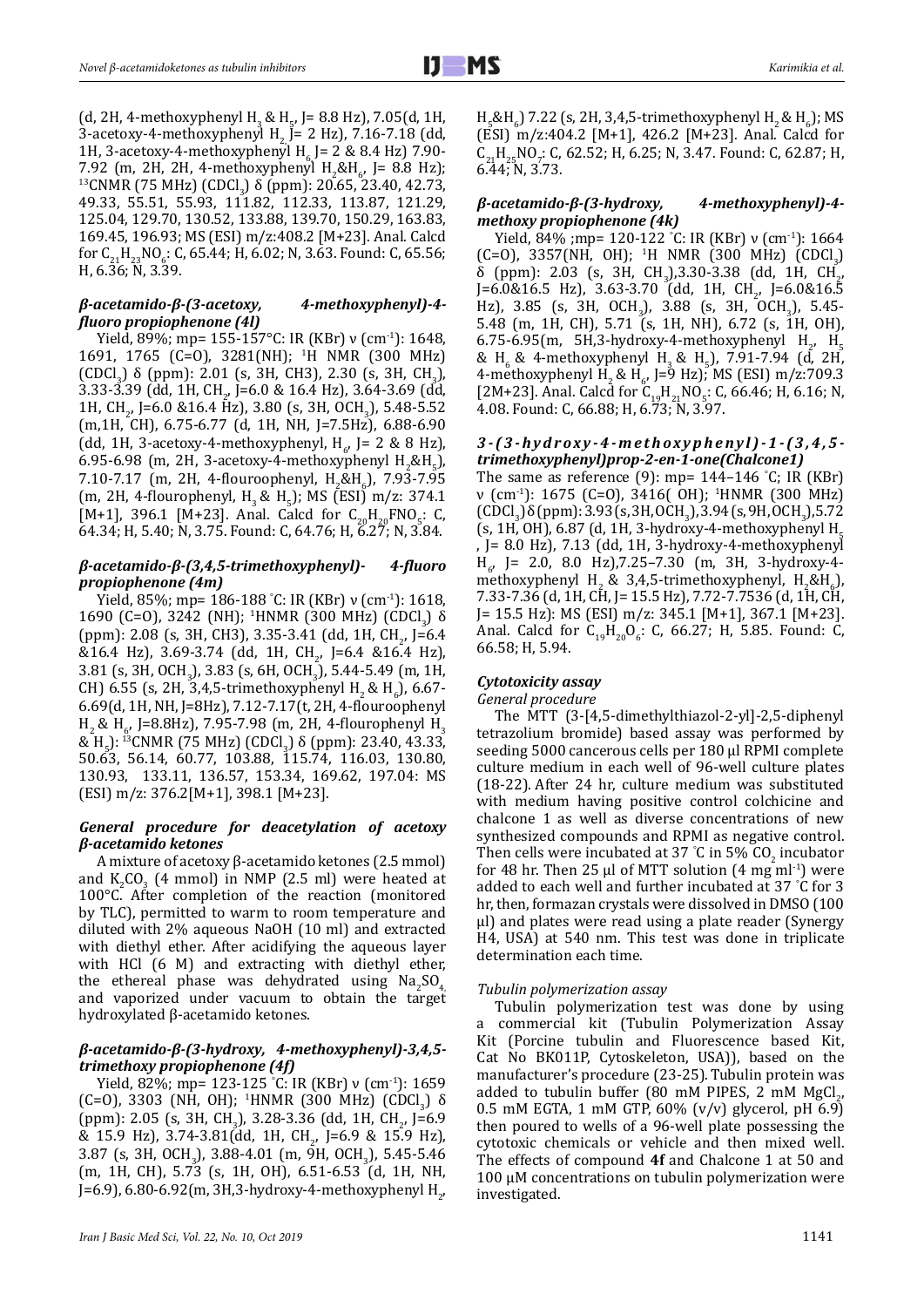

**Scheme 1.** Reagents and conditions: (a) Cerium (IV) sulfate, CH<sub>3</sub>CN (b) H<sub>3</sub>BO<sub>3</sub>, CH<sub>3</sub>CN, CH<sub>3</sub>COCl (c) TFA, CH<sub>3</sub>CN, CH<sub>3</sub>COCl (d) K<sub>2</sub>CO<sub>3</sub>, NMP

Tubulin polymerization was monitored by detecting the enhancement of the fluorescence because of the addition of a fluorescence reporter into microtubules as polymerization occurs. Polymerization was measured by excitation at 360 nm and emission at 420 nm for 1 hr at 1 min breaks by a plate reader (Synergy H4, USA). Colchicine at 50 and 100 µM concentrations and paclitaxel at 3 µM concentration were used as positive destabilizing and stabilizing controls, respectively.

## *Molecular modeling*

Mode of interaction between **4f** and tubulin was evaluated by docking. 2D structure of the compound was organized in Chem Draw Ultera 8.0 software and 3D structure was prepared by Hyperchem 7 software via molecular mechanic force filed pre-optimization followed by AM1 semiempirical calculation. The X-ray crystal structure of tubulin (PDB ID: 1SA0) was copied from the Protein Data Bank ([www.rcsb.org\)](http://www.rcsb.org). Further changes such as polar hydrogen adding and water molecules deletion was done by MOE software. Compound **4f** was docked into the binding site of tubulin using MOE software. Every atom in a 5 Å about the cocrystallized ligand in crystal coordinates of tubulin was selected as binding site. The docking simulations were performed using triangle matcher placement algorithm in combination with London dG scoring function and force field as refinement process. The top-score docking poses were selected for final ligand–target interaction analysis using LigX module in MOE Software. Validation of docking method was first assessed by docking of cocrystalized ligand into the tubulin binding site (26).

#### **Results** *Synthesis*

As depicted in scheme 1, In order to synthesize **4f,**  at first we let 3,4,5-trimethoxy acetophenone 2a and 3-hydroxy-4-methoxy benzaldehyde 3e condense in

acetonitrile in the presence of catalytic amount of Cerium (IV) sulfate according to the reported procedure (27) but no reaction was happened. To get the target **4f,** we examined another reported method (28) employing boric acid as a catalyst and acetyl chloride in acetonitrile. Interestingly, the IR and <sup>1</sup>H-NMR spectra revealed that the chalcone 1 was formed instead. Finally, we tried to do the reaction using trifloroacetic acid as a catalyst in the presence of acetyl chloride in acetonitrile (29). The presence of a peak in 1758 cm-1 in the IR spectrum and also a singlet peak in  $2.31$  ppm in  $HNNR$  spectrum proved the formation of 4e which possesses the acetoxy group instead of hydroxyl group. Hydrolysis of acetoxy group of 4e in the presence of potassium carbonate in NMP (N-methyl-2-pyrrolidone) at 100 ° C (28) led to the formation of **4f**. We found that TFA is the best catalyst for synthesis of our β-acetamidoketones (Scheme 2), and acetylation of hydroxyl group was observed while using substituted benzaldehyde bearing hydroxyl group (**3d**, **3e** and **3f**). The compounds were characterized by nuclear magnetic resonance, infrared, mass spectrometry and elementary analysis.

## *Biological evaluation*

## *In vitro anticancer activity*

The cytotoxicity of the synthesized compounds was assessed against two cancerous cell lines including MCF-7 (human breast cancer cells) and A549 [\(adenocarcinomic](https://en.wikipedia.org/wiki/Adenocarcinoma) [human](https://en.wikipedia.org/wiki/Human) [alveolar](https://en.wikipedia.org/wiki/Pulmonary_alveolus) [basal](https://en.wikipedia.org/wiki/Basal_lamina) [epithelial](https://en.wikipedia.org/wiki/Epithelial) [cells](https://en.wikipedia.org/wiki/Cell_(biology))) using the MTT test. As shown in Table 1, by comparing the cytotoxicity of **4j** and **4k** (which displayed no activity at the concentrations below 100 µM), with those of **4e** and **4f**, we can conclude that trimethoxy phenyl moiety attached to carbonyl group is essential for cytotoxic activity of these compounds. The cytotoxicity activity was highly dependent on the aromatic substitution pattern of phenyl ring at β position of β-acetamidoketones. SAR data showed that, introducing an electron donating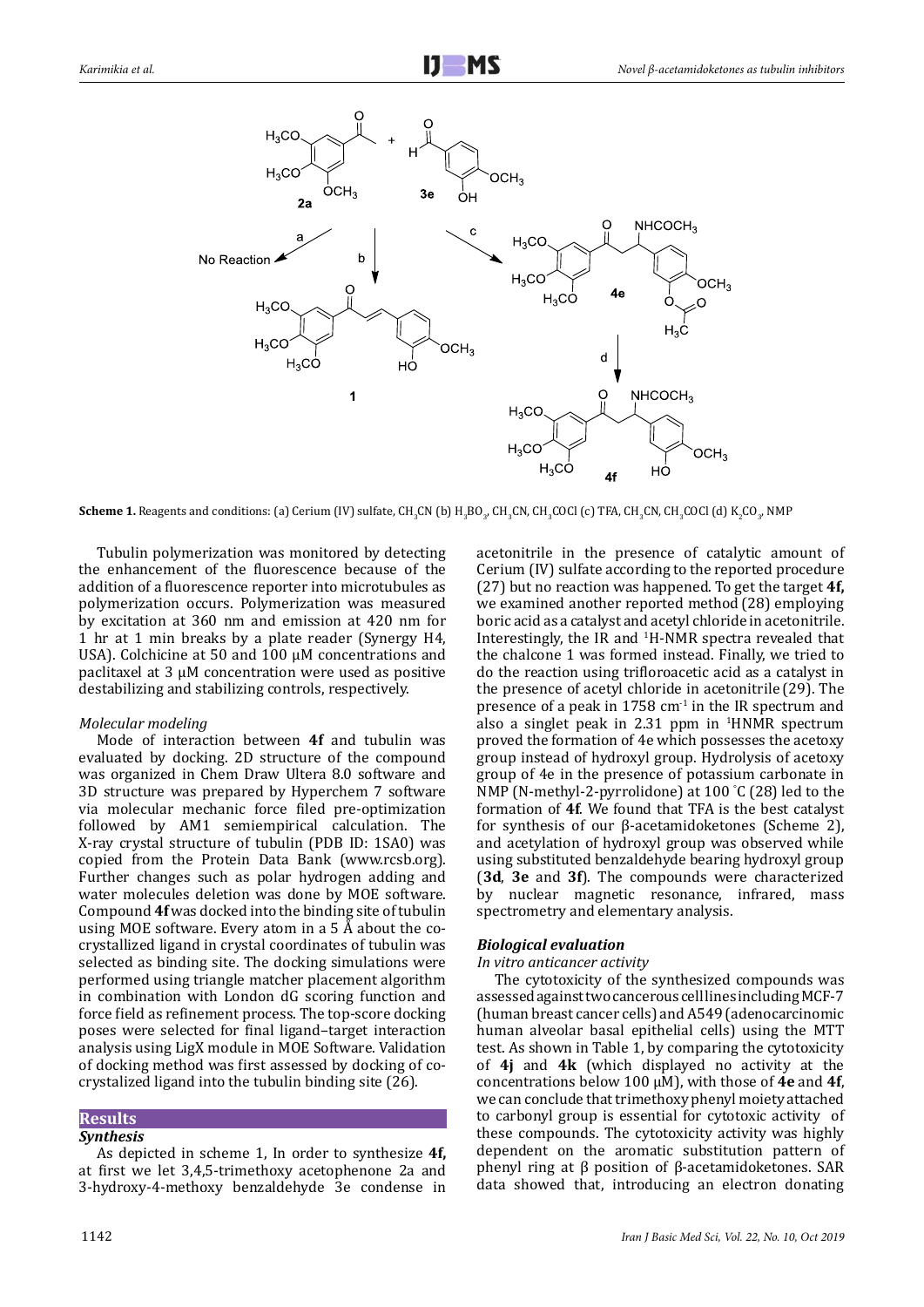

**Scheme 2.** Reagents and conditions: (a) TFA,  $\text{CH}_3\text{CN}$ ,  $\text{CH}_3\text{COCl}$  (b)  $\text{K}_2\text{CO}_3$ , NMP, 100  $^\circ\text{C}$ 

group in the *para* position of **4a** increased its cytotoxic activity against MCF-7 cells (see the anti-proliferative activities of **4a**-**4d** in Table 1). According to our results, compound **4f** was at least twice more cytotoxic than acetoxy analogue **4e**. Comparing the cytotoxic activity of **4f** with its parent compound **4e** shows that the hydroxyl group at *meta* position of phenyl ring has a crucial role for its activity which may explain the ability of hydroxyl group to form hydrogen bond within the active site of tubulin as a hydrogen binding donor. Replacement of the acetamido group at *para* position of phenyl ring (**4c)** by acetoxy substituent (**4d)** increased cytotoxic activity considerably. Our results indicated that compound **4i** possessing trimethoxy phenyl ring at β position showed more cytotoxicity activities than **4h** having dimethoxy phenyl ring in MCF-7 cells. According

to our results, compound **4f** possessing the colchicine and chalcone 1 aromatic substitution pattern showed the highest cytotoxicity among the β-acetamidoketones series against the cancer cell lines. As chalcone 1 showed higher anti-proliferative activity compared to colchicine, it can be concluded that  $α$ ,  $β$ -unsaturated bridge of chalcone 1 might act as the Michael acceptor in tubulin binding site or other targets in addition to rigid linkage. In general, our compounds exhibited more cytotoxicity effects in MCF-7 cancer cells compared to A549 cancer cells, demonstrating that the compounds may exert their cytotoxicity with different mechanisms in different cancer cells.

## *Tubulin polymerization assay*

In order to clarify whether the cytotoxic activity of **4f**

**Table 1.** The *in vitro* anti-proliferative activities of colchicine-like β-acetamidoketones, colchicine, and chalcone 1 against human cancer cell lines



| Compound       | $R_1$            | R <sub>2</sub>           | $R_3$            | R <sub>4</sub>     | R <sub>5</sub>      | R <sub>6</sub>   | MCF-7<br>$IC_{50}(\mu M)$ | A549<br>$IC_{50}(\mu M)$ |
|----------------|------------------|--------------------------|------------------|--------------------|---------------------|------------------|---------------------------|--------------------------|
| 4a             | OCH <sub>3</sub> | OCH <sub>3</sub>         | OCH <sub>3</sub> | H                  | H                   | H                | >100                      | >100                     |
| 4b             | OCH <sub>3</sub> | OCH <sub>3</sub>         | OCH <sub>3</sub> | H                  | CH <sub>3</sub>     | H                | $41.9 \pm 4.72$           | >100                     |
| 4c             | OCH <sub>3</sub> | OCH <sub>3</sub>         | OCH <sub>3</sub> | H                  | NHCOCH <sub>3</sub> | H                | $69.7 \pm 9.1$            | >100                     |
| 4d             | OCH <sub>3</sub> | OCH <sub>3</sub>         | OCH <sub>3</sub> | H                  | OCOCH3              | H                | $30.4 \pm 2.78$           | $48.9 \pm 3.98$          |
| 4e             | OCH <sub>3</sub> | OCH <sub>3</sub>         | OCH <sub>3</sub> | OCOCH3             | OCH <sub>3</sub>    | H                | $34.1 \pm 3.5$            | $48.8 \pm 4.2$           |
| 4f             | OCH <sub>3</sub> | OCH <sub>3</sub>         | OCH <sub>3</sub> | 0H                 | OCH <sub>3</sub>    | H                | $14.6 \pm 2.1$            | $23.2 \pm 1.95$          |
| 4g             | OCH <sub>3</sub> | OCH <sub>3</sub>         | OCH <sub>3</sub> | OCH <sub>3</sub>   | OCOCH3              | H                | $36.2 \pm 3.5$            | $49.3 \pm 3.98$          |
| 4h             | OCH <sub>3</sub> | OCH <sub>3</sub>         | OCH <sub>3</sub> | OCH <sub>3</sub>   | OCH <sub>3</sub>    | H                | $37.2 \pm 4.12$           | $37.7 \pm 3.05$          |
| 4i             | OCH <sub>3</sub> | OCH <sub>3</sub>         | OCH <sub>3</sub> | OCH <sub>3</sub>   | OCH <sub>3</sub>    | OCH <sub>3</sub> | $18.8 \pm 1.1$            | $40.8 \pm 2.7$           |
| 4j             | H                | OCH <sub>3</sub>         | H                | OCOCH3             | OCH <sub>3</sub>    | H                | >100                      | >100                     |
| 4k             | H                | OCH <sub>3</sub>         | H                | 0H                 | OCH <sub>3</sub>    | H                | >100                      | $87 \pm 7.5$             |
| 4 <sub>l</sub> | H                | F                        | H                | OCOCH <sub>3</sub> | OCH <sub>3</sub>    | H                | >100                      | >100                     |
| 4 <sub>m</sub> | H                | F                        | H                | OCH <sub>3</sub>   | OCH <sub>3</sub>    | OCH <sub>3</sub> | >100                      | >100                     |
| chalcone 1     | ٠                | $\overline{\phantom{a}}$ | ۰                | ٠                  | ۰                   | ٠                | $0.9 \pm 0.27$            | $2.9 \pm 0.43$           |
| colchicine     | ٠                | ۰                        | ٠                | ٠                  | ۰                   | ٠                | $1.1 \pm 0.37$            | <b>ND</b>                |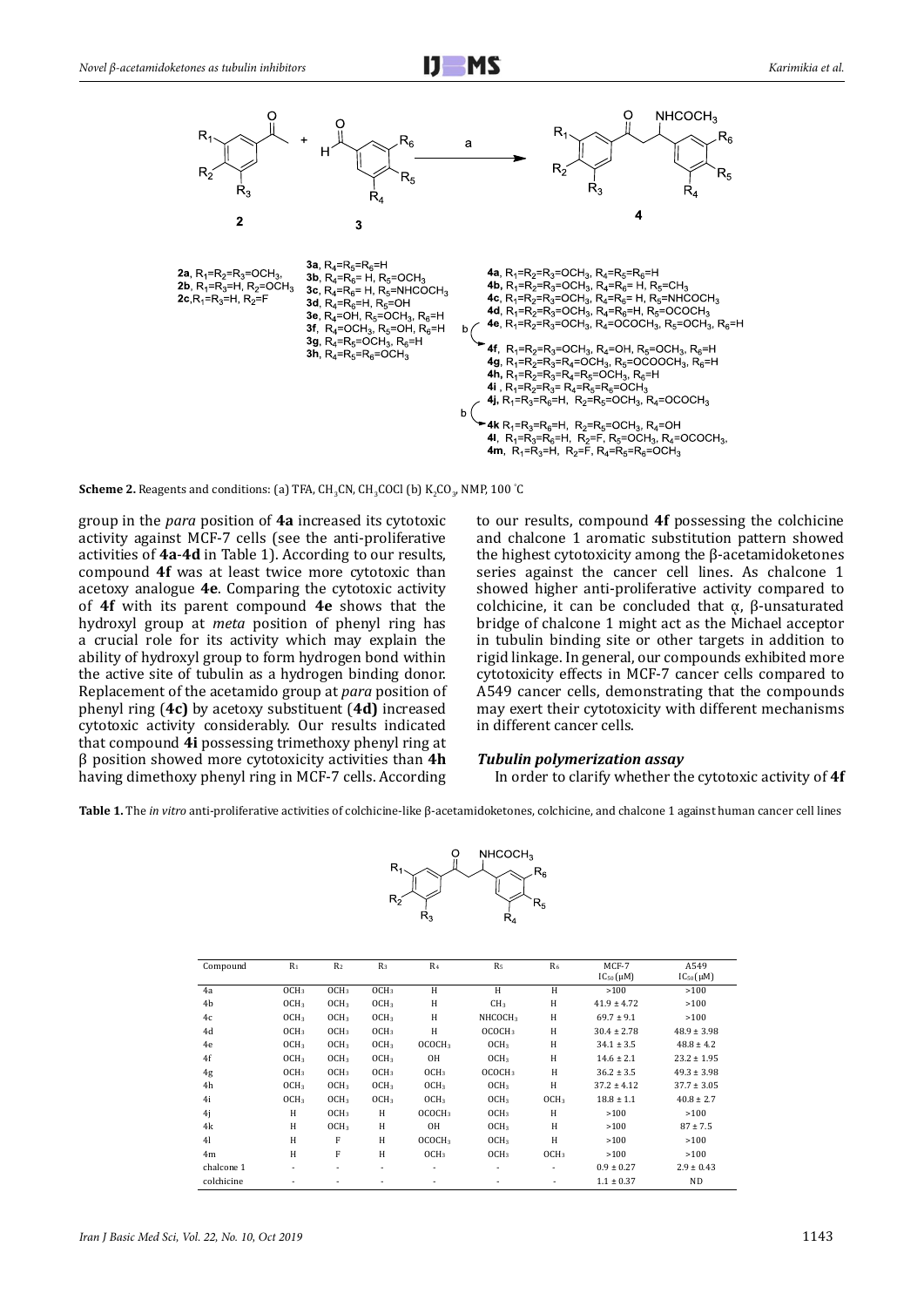

**Figure 2.** Effect of compounds (**4f**, Colchicine, Chalcone 1 and Paclitaxel) on *in vitro* tubulin polymerization

was related to the tubulin binding ability, compounds **4f** (the most cytotoxic compound), chalcone 1 and reference compound colchicine (polymerization suppressor) and a polymerization promoter (paclitaxel) were assessed for its effect on tubulin polymerization. As illustrated in Figure 2, **4f** proved to be inhibitor of tubulin polymerization in a manner similar to that of chalcone 1 and colchicine. However, **4f** was not as potent as these reference tubulin inhibitors but its tubulin inhibition effect was dose dependent. SAR acquired data indicated that flexible bridge in **4f**, could lead to conformational flexibility that is unfavorable for tubulin inhibition. Because of higher tubulin inhibitory effect of chalcone 1 compared with colchicine it can be concluded that α, β-unsaturated bridge of chalcone might act as the Michael acceptor in tubulin binding site in addition to the rigid linkage. The tubulin inhibitory effect of **4f**, colchicine and chalcone 1 were consistent with their antiproliferative activities. On the other hand, the order of tubulin inhibitory effect of these three compounds is the same as their antiproliferative activities.

## *Molecular modeling (docking) studies*

In an attempt to elucidate the possible binding mode of this novel series of tubulin inhibitors, docking of the most potent compound **4f** was performed at the active site of the tubulin dimer. The quality and validity of docking procedure were investigated by docking of cocrystalized ligand within the binding site of tubulin. From docking studies, the top binding position exhibited a similar alignment in the binding pocket to the cocrystallized ligand found in crystal assembly (PDB ID of 1SA0). The root mean square deviation (RMSD) between co crystallized ligand within the binding site and ligand docked in the crystal structure of tubulin was 1.4 Å, indicative of a proper ability to mimic the ligand binding mode recognized in the experimental data (30, 31). As mentioned above, compound **4f** possessing structural elements of colchicine and chalcone 1, demonstrated the most anti proliferative activity compared to the other synthesized compounds which inhibited the polymerization of tubulin. According to ligand interaction mode of **4f** by LigX module of MOE software, hydroxyl group of **4f**, could form hydrogen bonds with LysB352 or AlaB317 (Figure 3). The methoxy groups of



**Figure 3.** The interaction of compound **4f** in the crystal assembly of tubulin

the first phenyl ring made contacts with the backbone of several amino acid residues such as TyrA224, GlyA11, GlnB247 and LysB254. This phenyl ring of **4f** provided additional interaction with LeuB 248. The other ring of **4f** made contacts with the aliphatic chain of residues CysB241, ValB318, AlaB316, AlaB317 and LysB352. The β-acetamido side chain of **4f** was surrounded by residues AlaB354, AlaA180, SerA178, ThrB353, ThrA179 and AsnB249 and could make contacts with them. These hydrophobic interactions and hydrogen bonds formation of **4f** with tubulin binding site can explain inhibitory effect of this compound.

#### **Discussion**

A new series of colchicine-like β-acetamidoketone analogues was synthesized and evaluated for their cytotoxic activity against MCF-7 and A549 cancer cells. The structure activity data acquired indicate that the presence of trimethoxy phenyl attached to carbonyl group of and a methoxy group at *para* position of the other ring in the synthesized compounds are essential for cytotoxic activity. As chalcone 1 showed higher antiproliferative activity compared to colchicine, it can be concluded that α,  $β$ -unsaturated bridge of chalcone 1 might act as the Michael acceptor in tubulin binding site or other targets in addition to rigid linkage. In general, the cytotoxic activities were highly dependent on the aromatic substitution pattern of the phenyl ring at position β of β-acetamidoketones. Based upon, compound **4f** possessing the trimethoxyphenyl and 3-hydroxy-4-methoxy groups, demonstrated the best cytotoxicity among the other β-acetamidoketones against the cancerous cell lines and proved to be a tubulin inhibitor. Finally, molecular docking studies of **4f** into the colchicine-binding site of tubulin demonstrated the possible interactions of this compound at the active site of tubulin. The hydrophobic interactions and hydrogen bonds formation of **4f** with tubulin binding site can explain inhibitory effect of this compound.

#### **Conclusion**

The cytotoxicity activities were highly dependent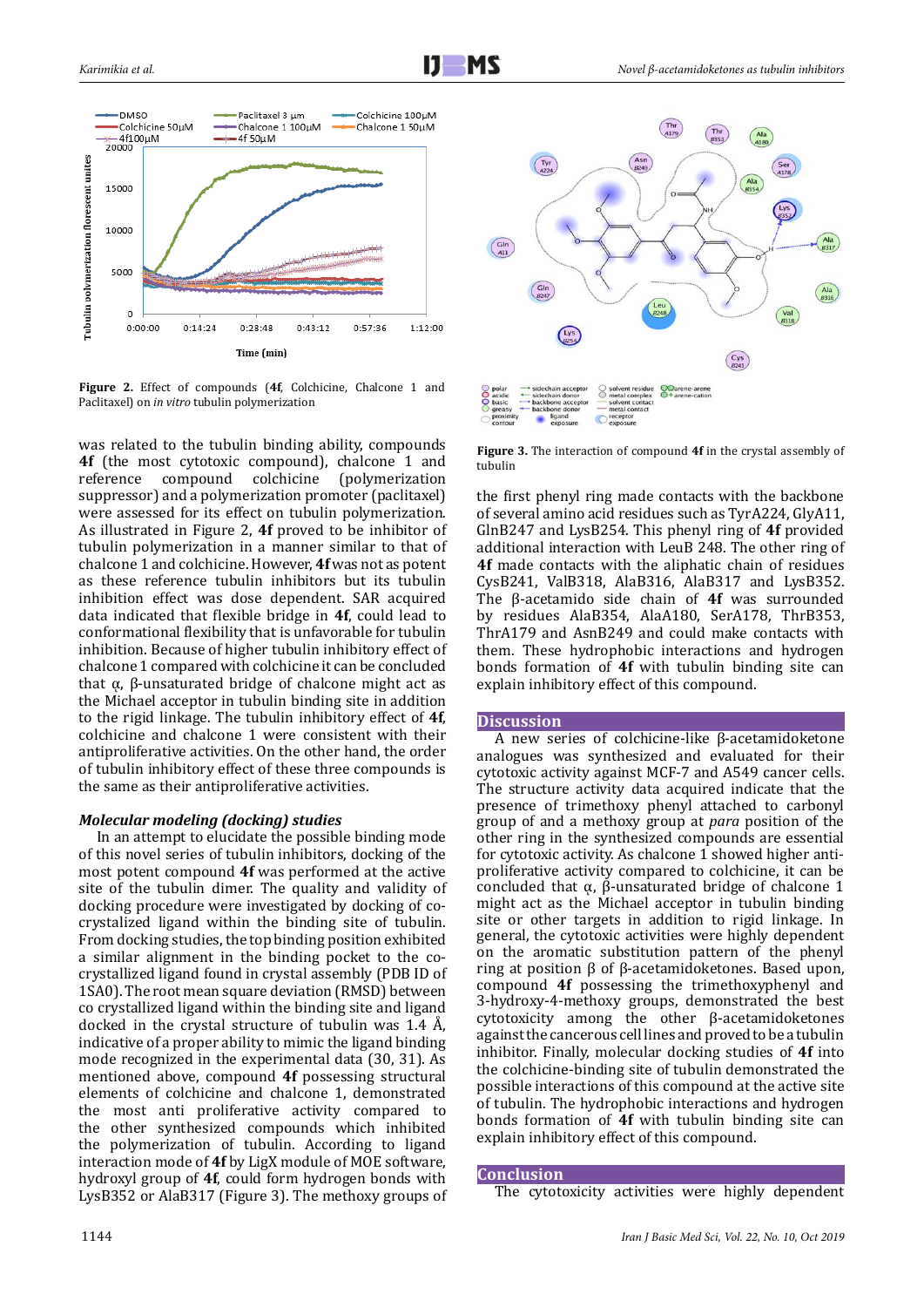on the aromatic substitution pattern of phenyl ring at position β of β-acetamidoketones. Based upon, compound **4f** possessing the same structural elements of colchicine and chalcone 1, revealed the most cytotoxicity more than the other β-acetamidoketone against the cancerous cell lines and showed moderate antitubulin effect. The tubulin inhibitory effect of **4f**, colchicine and chalcone 1 were consistent with their antiproliferative activities. Molecular docking studies of **4f**, into the colchicine-binding site of tubulin exhibited possible mode of interaction between this compound and tubulin.

#### **Acknowledgment**

We are grateful to Research Deputy of Mashhad University of Medical Sciences, Mashhad, Iran for financial support of this research as part of thesis of Ehsan Karimikia.

#### **Conflicts of Interest**

The authors declare no conflict of interest.

#### **References**

1. Siegel RL, Miller KD, Jemal A. Cancer Statistics, 2017. CA Cancer J Clin 2017; 67: 7-30.

2. Chinigo GM, Paige M, Grindrod S, Hamel E, Dakshanamurthy S, Chruszcz M, Minor W, Brown ML. Asymmetric synthesis of 2,3-dihydro-2-arylquinazolin-4-ones: methodology and application to a potent fluorescent tubulin inhibitor with anticancer activity. J Med Chem 2008; 51: 4620-4631.

3. Abolhasani H, Zarghi A, Abolhasani A, Hamzeh-Mivehroud M, Bargahi N, Notash B, Mojarrad JS, Dastmalchi S. Design, synthesis and *in vitro* cytotoxicity evaluation of new 3',4'-bis (3,4,5-trisubstituted)-4'H-spiro[indene-2,5'-isoxazol]-1(3H) one derivatives as Promising anticancer agents. Lett Drug Des Discov 2014; 11: 1149-1161.

4. Hsieh HP, Liou J.P, Mahindroo N. Pharmaceutical design of antimitotic agents based on combretastatins. Curr Pharm Des 2005; 11: 1655-1677.

5. Nam NH. Combretastatin A-4 analogues as antimitotic antitumor agents. Curr Med Chem 2003; 10: 1697-1722.

6. Tron GC, Pirali T, Sorba G, Pagliai F, Busacca S, Genazzani AA. Medicinal chemistry of combretastatin A4:  present and future directions. J Med Chem 2006; 49: 3033-3044.

7. Kong Y, Wang K, Edler MC, Hamel E, Mooberry SL, Paige MA, Brown M.L. A boronic acid chalcone analog of combretastatin A-4 as a potent anti-proliferation agent. Bioorg Med Chem 2010; 18: 971-977.

8. Mahapatra DK, Bharti SK, Asati V. Anti-cancer chalcones: Structural and molecular target perspectives. Eur J Med Chem 2015; 98: 69-114.

9. Ducki S, Rennisona D, Woo M, Kendall A, Fournier J, Chabert D, Gown ATM, Lawrence NJ. Combretastatin-like chalcones as inhibitors of microtubule polymerization. Part 1: synthesis and biological evaluation of antivascular activity. Bioorg Med Chem 2009; 17: 7698-7710.

10. Kozaka T, Nakagawa-Goto K, Shi Q, Lai CU, Hamel E, Bastow KF, Brossi A, Lee KH. Antitumor agents 273. Design and synthesis of N-alkyl-thiocolchicinoids as potential antitumor agents. Bioorg Med Chem Lett 2010; 20: 4091-4094.

11. Cifuentes M, Schilling B, Ravindr R, Wintera J, Janik ME. Synthesis and biological evaluation of B-ring modified colchicine and isocolchicine analogs. Bioorg Med Chem Lett 2006; 16: 2761-2764.

12. Chabert MFD, Vinader V, Santos AR, Redondo-Horcajo M,

Dreneau A, Basak R, Cosentino L, Marston G, Abdel-Rahman H, Loadman PM, Shnyder SD, Díaz JF, Barasoain I, Falconer RA, Pors K. Synthesis and biological evaluation of colchicine C-ring analogues tethered with aliphatic linkers suitable for prodrug derivatisation. Bioorg Med Chem. Lett 2012; 22: 7693.

13. Boyer FD, Dubois J, Thoret S, HuuDau MET, Hanna I. Synthesis and tubulin-binding properties of new allocolchicinoids. Bioorg Chem 2010; 38: 149-158.

14. Nakagawa-Goto K, Chen CX, Hamel E, Wu CC, Bastow KF, Brossia A, Lee KH. Antitumor agents. Part 236: Synthesis of water-soluble colchicine derivatives. Bioorg Med Chem Lett 2005; 15: 235.

15. Yang B, Zhu ZC. Goodson HV, Miller MJ. Syntheses and biological evaluation of ring-C modified colchicine analogs. Bioorg Med Chem Lett 2010; 20: 3831-3833.

16. Bhattacbaryya B, Panda D, Gupta, S, Banerjee M. Antimitotic activity of colchicine and the structural basis for its interaction with tubulin. Med Res Rev 2008; 28: 155-183.

17. Chaudhuril AR, Seetharamalu P, Schwarz1 PM, Hausheer FH, Luduena RF. The interaction of the B-ring of colchicine with alpha-tubulin: a novel footprinting approach. J Mol Biol 2000; 303: 679-692.

18. Malayeri SO, Abnous K, Arab A, Akaberi M, Mehri S, Zarghi A, Ghodsi, R. Design, synthesis and biological evaluation of 7-(aryl)-2,3-dihydro-[1,4]dioxino[2,3-g]quinoline derivatives as potential Hsp90 inhibitors and anticancer agents. Bioorg Med Chem 2017; 25:1294-302.

19. Ghodsi R, Azizi E, Ferlin MG, Pezzi V, Zarghi A. Design, synthesis and biological Evaluation of 4-(Imidazolylmethyl)-2- Aryl-Quinoline Derivatives as aromatase Inhibitors and antibreast cancer agents. Lett Drug Des Discov 2016; 13:89-97.

20. Ghodsi R, Azizi E, Zarghi A. Design, synthesis and biological of4-(Imidazolylmethyl)-2-(4-methylsulfonyl phenyl)-quinoline derivatives as selective COX-2 inhibitors and *in vitro* anti-breast cancer agents. Iran J Pharm Res 2016; 15:169-77.

21. Jafari F, Baghayi H, Lavaee P, Hadizadeh F, Soltani F, Moallemzadeh H, *et al*. Design, synthesis and biological evaluation of novel benzo- and tetrahydrobenzo-[h]quinoline derivatives as potential DNA-intercalating antitumor agents. Eur J Med Chem 2019; 164:292-303.

22. Golmakaniyoon S, Askari VR, Abnous K, Zarghi A, Ghodsi R. Synthesis, characterization and in-vitro evaluation of novel naphthoquinone derivatives and related imines: Identification of new anticancer leads. Iran J Pharm Res 2019;18:16-29.

23. Shobeiri N, Rashedi M, Mosaffa F; Zarghi A, Ghandadi M, Ghasemi A, Ghodsi R. Synthesis and biological evaluation of quinoline analogues of flavones as potential anticancer agents and tubulin polymerization inhibitors. Eur J Med Chem 2016; 114:14-23.

24.<http://www.cytoskeleton.com/bk011p>

25. Bonne D, Heusele C, Simon C, Pantaloni D. 4', 6-Diamidino-2-phenylindole, a fluorescent probe for tubulin and microtubules. J Biol Chem 1985; 260: 2819-2825.

26. Omid Malayeri S, Tayarani-Najaran Z, Shaebani Behbahani F, Rashidi R, Delpazir S, Ghodsi R. Synthesis and biological of benzo[b]furo[3,4-e][1,4]diazepin-1-one derivatives as anti-cancer agents. Bioorg Chem 2018; 80:631– 638.

27. Selvam, N.P, Perumal, P.T. Cerium (IV) sulfate catalyzed simple and convenient synthesis of

β-acetamidocarbonyl compounds. ARKIVOC, 2009; 10: 265- 282.

26. Karimi-Jaberi, Z, Mohammadi, K. One-pot synthesis of using boric acid at room temperature. Sci Word J 2012, Article ID 925617.

28. Zhang XH, Fan L, Liu J, Yang DC. One-pot synthesis of